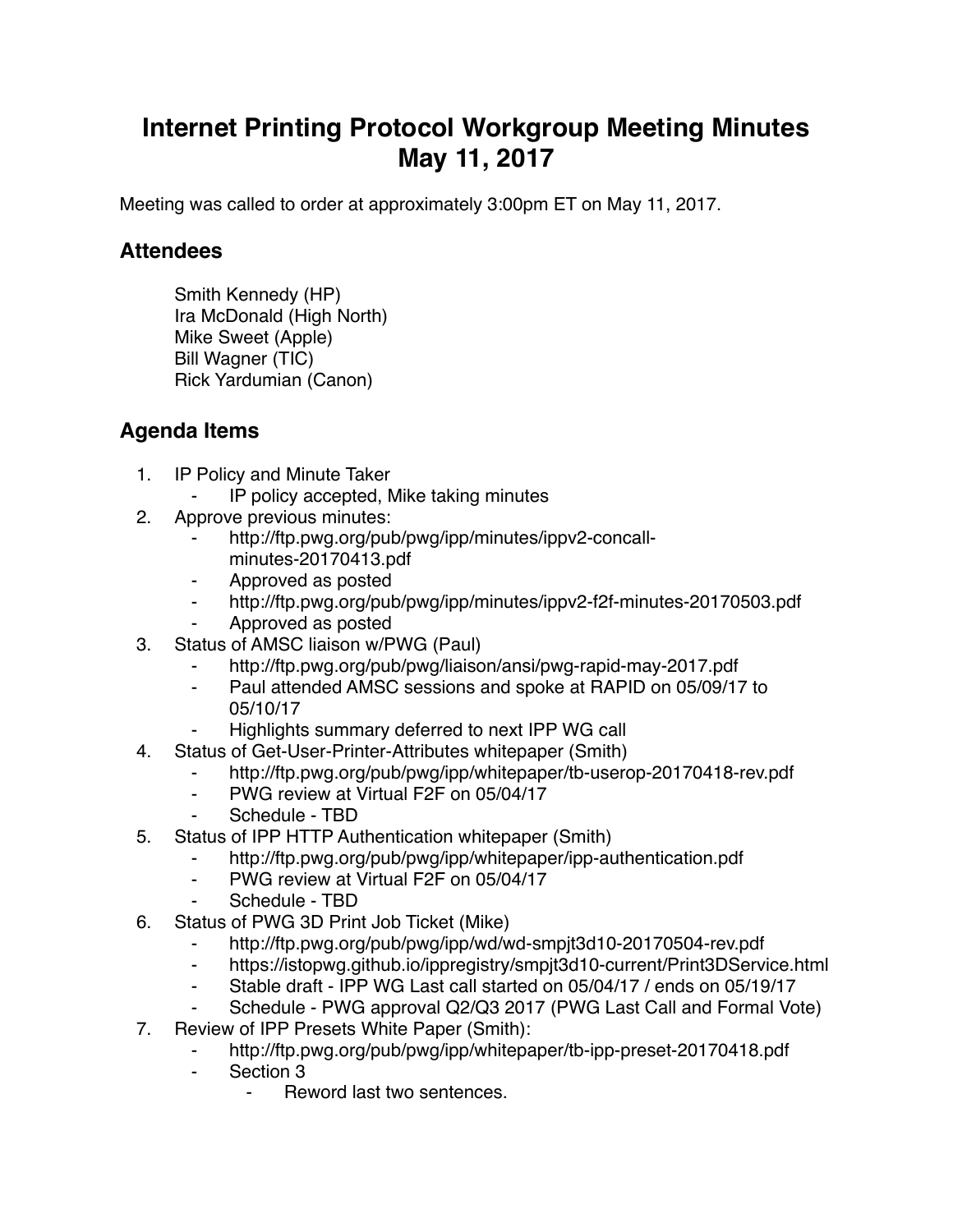- No way for the Printer to supply explicit preset information to the Client. Preset information can be configured by admin, operator, or vendor.
	- ⁃ job-preferred-attributes from Validate-Job or job creation request returns what the printer will use as defaults/overrides for a given job ticket
	- ⁃ job-constraints-supported/job-resolvers-supported provides hard constraints
	- This would avoid round-trips and hardcoded assumptions on the Client
	- Use case envisions this as presets being auto-applied but users could override
- Could also be used as named presets ("print duplex booklets", "print photos", etc.)
- ⁃ Need good/broader examples
	- Client may already have built-in presets for standard values
	- ⁃ Focus should be on a) supporting common/built-in presets for vendor values, b) supporting presets for vendor attributes and values, and c) providing vendor and site-specific presets (printing on specific letterhead, etc.)
- ⁃ "Driver parity"
- Section 4:
	- Focus on "this is the solution", use an appendix for "road not taken" information
	- ⁃ Section 3 can talk about the existing IPP mechanisms and why they are insufficient
- Section 5.1:
	- ⁃ Put under section 4 (no need for a separate section)
	- Should be "1setOf collectiion"
	- Q: job-constraints-supported and job-resolvers-supported are separate so that multiple constraints can use the same resolver, do we need the same thing for presets?
		- A: Maybe
		- ⁃ "job-triggers-supported" and "job-presets-supported" (1setOf collection for both) with a common "preset-name (name(MAX))" member attribute, other member attributes are the job template attributes and values
		- ⁃ Example: client could list presets such as "booklet printing" that pick all job template attributes to successfully print that intent, and triggers could allow client to apply the same preset if the user picks the corresponding finisher option by hand
		- strings file would need a "preset-key (keyword)" member attribute (name values are localized, keywords are US English that are localized via strings file)
	- Should talk about implementation issues: large numbers of presets, identical presets and/or triggers, etc.